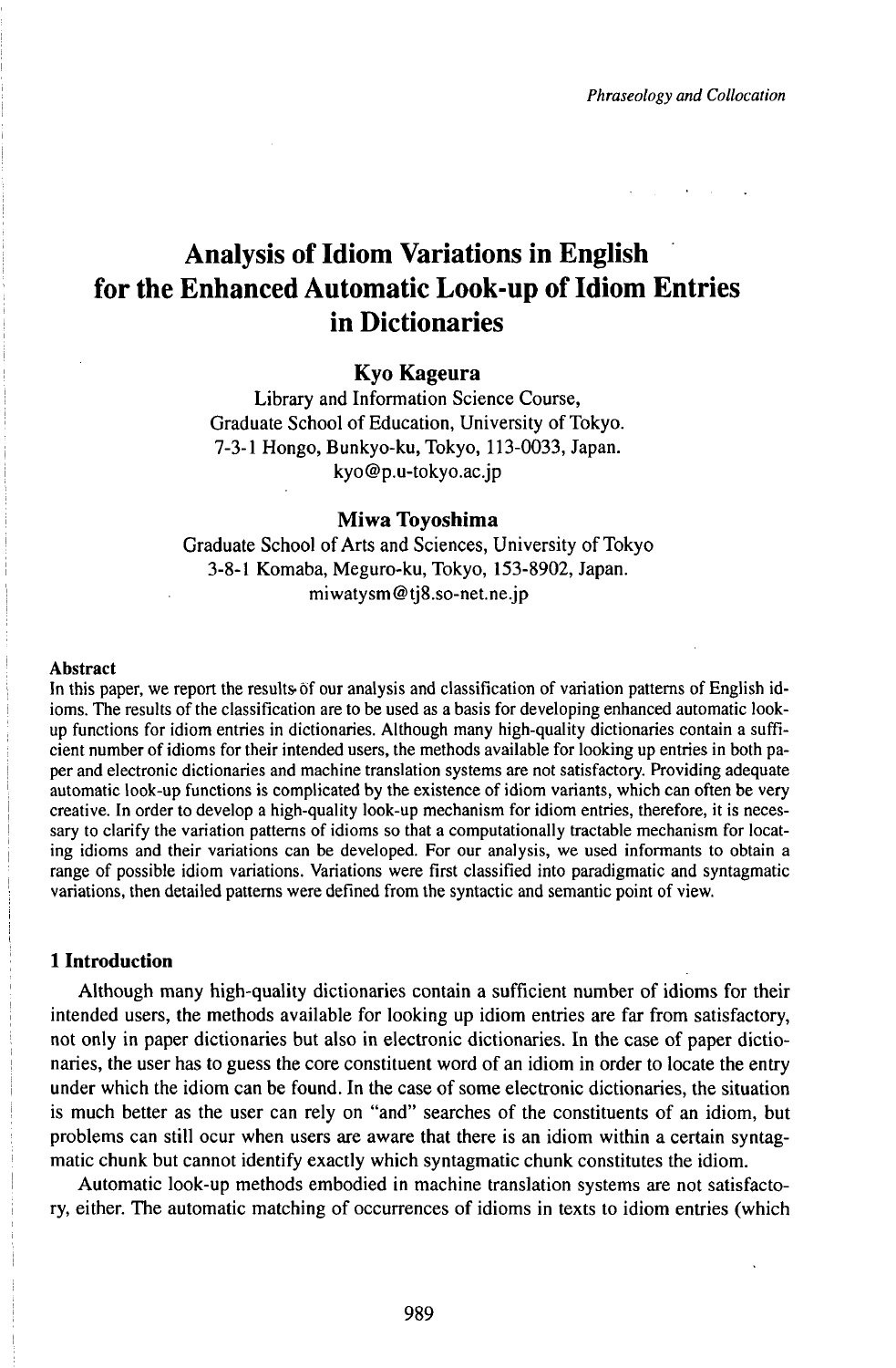are given in standard forms) fails in many situations. Take, for instance, the following examples:

(1) He said it with his tongue in his cheek.

(2) He said it with his big fat tongue in his big fat cheek.

Many available machine translation systems successfully detect the idiomatic expression "with one's tongue in one's cheek" in (1), but none among those we checked were able to properly translate (2). Existing methods for loòking up idioms cannot deal with the rich variations of idioms that are abundant in the ordinary texts we read.

In order to develop a high-quality look-up mechanism for idiom entries, therefore, it is necessary to clarify the variation patterns of idiomsso that a computationally tractable mechanism for locating idioms and their variations can be developed. This paper reports the results of our analysis of variation patterns of English idioms

## **2 The position of the present research**

There are a few linguistic and lexicographical studies of the typology of idioms and their variations (e.g. Benson 1985; Moon 1998). In addition, many basic language references devote some space, though often scattered, to describing the nature of idioms and sometimes their variations (e.g. Quirk, et. al., 1985; Biber, et. al., 1999). The descriptions given in these studies are, however, for human use and not for machine use.

On the other hand, in the field of natural language processing (NLP), research in automatic extraction of collocations and idioms that is not based on the use of dictionaries exists (e.g. Smadja, 1993; Piao, et. al., 2003; Widdows & Dorow, 2005), but research in automatic matching of idiom entries to their occurrences in running texts does not.

The present work, which gives a basic description and classification of idioms and their variants, is similar to descriptive studies in linguistics and lexicography. The difference lies in the fact that our overall objective is to develop a computationally tractable mechanism for automatically matching idiom entries to occurrences in running texts. It is thus necessary in our case to restrict the levels of analysis and description to those which can be reliably dealt with by existing resources and computational methods. After reviewing the existing resources and their reliability, we decided on the following criteria:

1. To use POS-taggers and/or morphological analysers, but not parsers, as the performance of current parsers is not sufficient for robust and real-time use in dealing with actual texts. This means that we assume POS information and finite-state automata but no class of computation more powerful than that. '

2. To assume that high-quality thesauri are available (e.g. Fallbaum,1998), but not detailed conceptual classifications or resources with discourse information.

Note also that the described range of variation patterns, when incorporated into automatic matching algorithms, can be overgenerative though not excessively, because the computational problem is defined here as the problem of matching when both ends are given, rather than the problem of generating acceptable variations.

# **3 Preparation of the data**

Given the lack of effective methods for collecting idiom variations under relevant idiom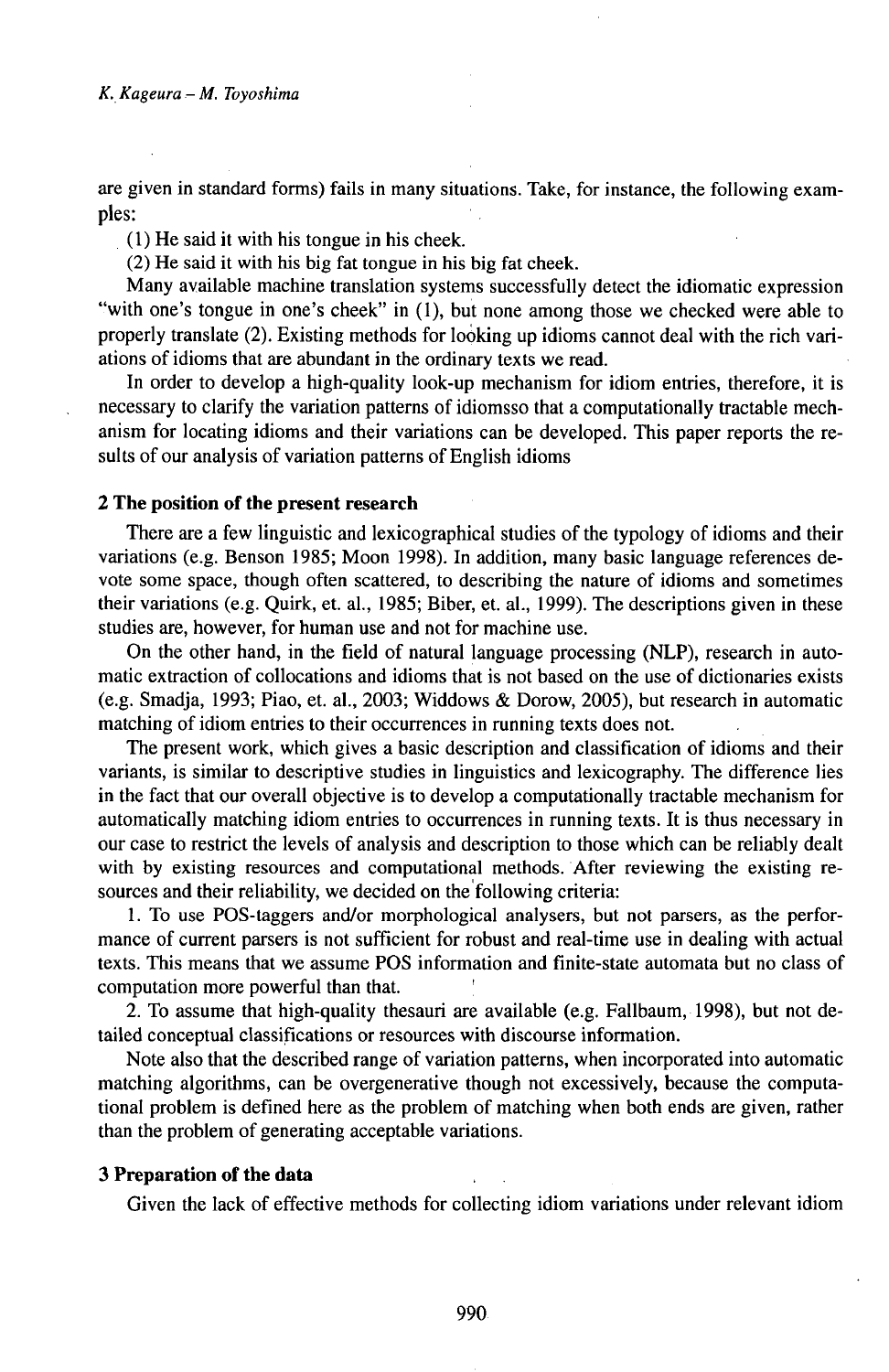entries – the very mechanism that we intend to develop – the basic idiom variation data had to be collected manually. Because any data, whether collected from informants or from corpora, is limited, and we were concerned with the range of patterns of variations rather than the issue of which variations are used how many times, we decided to collect the idiom variation data using informants. To do so, we randomly selected idiom entries from a widely used English-Japanese idiom dictionary (McCaleb & Iwasaki, 2003), and asked three native English speakers (a Canadian, an American and an Australian, the latter two of whom are professional editors) to generate possible variations of these idioms. Table 1 gives the basic quantities of idioms and their variations. It should be noted that the data only provides basic variations; it gives neither the maximum types of possible variations nor negative examples. This limitation in the nature of the data can be compensated for to a large degree by the generalised description of variation patterns, but what is lacking from the analysis should be remedied at a later stage, after the basic look-up mechanism is developed.

| Informants | $#$ idioms | $#$ variants | # variants/idioms | maximum | mmmum |  |
|------------|------------|--------------|-------------------|---------|-------|--|
| ħ          | 475        | 469          | 0.99              |         |       |  |
|            | 661        | 890          | 1.35              |         |       |  |
| s          | 777        | 822          | 1.06              |         |       |  |
| Total      | 913        | 2181         | -14               |         |       |  |

Table 1. Basic quantities of idiom variation data

# 4 The result of the analyses **4.1 Patterns of idioms**

| Type                   | Example                      | $\#$ in the data | Tag |
|------------------------|------------------------------|------------------|-----|
| NP (pre-modification)  | poker face                   | 215              | al  |
| NP (post modification) | babe in arms                 | 79               | а2. |
| $NP$ (mixed)           | a rotten apple in the barrel | 55               | a3  |
| VP (general verbs)     | take the plunge              | 905              | b)  |
| VP ("be" verbs)        | be all balled un             | 64               | ħ2  |
| Adjectival phrases     | straight as an arrow         | 112              | c   |
| Adverbal phrases       | átt akana                    | 26               | a   |
| Prepositional phrases  | with open arms.              | 201              | c   |
| Independent clause     | it's your baby               | 195              |     |
| Dependent clause       | if you prefer                | 40               | g   |
| Other.                 | popsiele                     | 21               |     |

|  |  |  | Table 2. Basic types of idioms. |
|--|--|--|---------------------------------|
|--|--|--|---------------------------------|

The idioms we dealt with are classified into 11 basic types, as given in Table 2. Although fully understanding the fact that the essential nature of idioms cannot be properly represented by simple syntactic patterns of idiom forms, these basic types serve for our purpose of describing idiom variations as a basis for establishing a look-up mechanism, because the implementation of this mechanism, as explained, can rely only on syntactic and lexical information.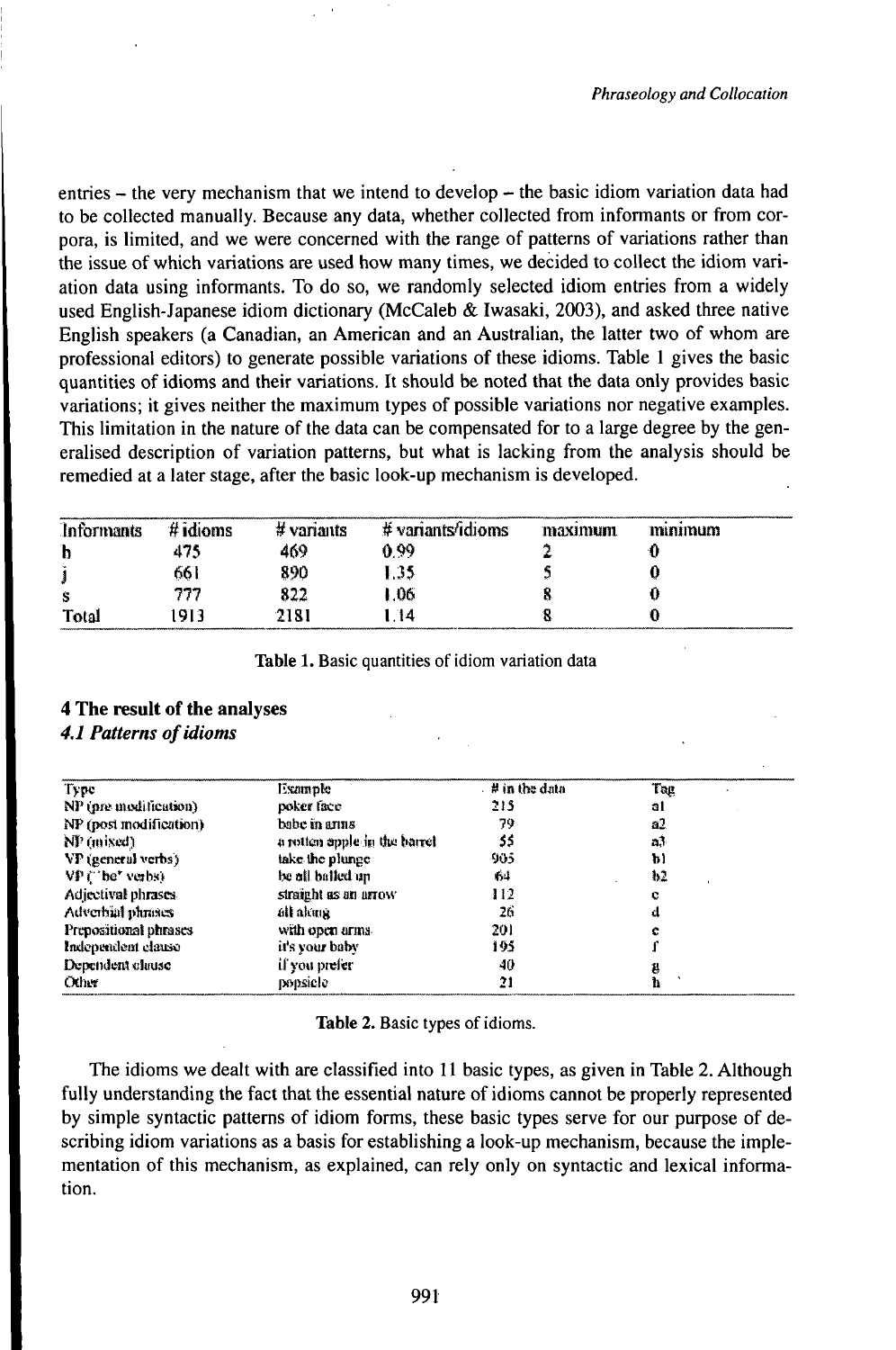## 4.2 Patterns of idiom variations

Idiom variations can be classified into (1) the paradigmatic replacement of one or more constituents, (2) syntagmatic augmentation (i.e. modification and/or insertion of new elements) and (3) deletion. In our data, the first two patterns were the most common. In addition, we recognised (4) cases in which these variations co-occur with dependencies, and (5) a small number of complex variations which we simply put into a "miscellaneous" class. Table 3 summarises these patterns with examples. In some cases, paradigmatic replacement and syntagmatic augmentation cannot be so clearly distinguished. For instance, "cash and carry one's point" as a variation of "carry one's point" can be interpreted either as "carry" being replaced by "cash and carry" or as "cash and" being inserted before "carry". Our criteria in these cases are practical. In this case, for instance, it is unlikely that a thesaurus that shows the semantic relation between "carry" and "cash and carry" could exist as the latter unit is not completely lexicalised. For automatic processing, therefore, it is more convenient to treat this as a case of syntagmatic augmentation.

| Type                     | Example                                                                       | Ħ    | Tag            |
|--------------------------|-------------------------------------------------------------------------------|------|----------------|
| Paradigmatic replacement | one's head screwed on right -> serewed on wrong                               | 759  | x              |
| Syntagmatic augmentation | make allowance for $\geq$ make unludy allowance for                           | 1203 | v              |
| Deletion                 | not get to first base $\rightarrow$ got to first base                         |      | Б              |
| Dependent replacements   | more dead than alive $\rightarrow$ more alive than dead                       | 39   | X <sub>N</sub> |
| Dependent augmentations  | There's no accounting for preferences<br>-> One can't account for preferences | 101  | YY             |
| Replace & augment        | weak as a baby -> strong as a baby ox                                         | -91  | XY             |
| Deletion & replacement   | go hack to the hasics $\rightarrow$ plange into the hasics                    | 20   | 绿              |
| Deletion & augmentation  | people will talk -> people happily talk                                       | x    | ä٧             |
| Others                   | take it from me $\geq$ rely on me                                             | 95   | 2              |

#### Table 3. Broad classification of variations of idioms

Paradigmatic replacement (x) was further classified by the part-of-speech (i.e.  $n - noun$ , v - verb, ad - adjective, av - adverb,  $p -$  preposition, det - articles, cj - conjunction, aux auxiliary verb,  $dg - change$  between determiner and genitive case nouns) of the elements that are replaced as well as by the type of relations between the replacing and replaced elements. Table  $4(a)$  shows the numbers of paradigmatic replacements in the data by subtypes. Note that a single variation in our data can be complex and can contain more than one variation, so the total number of variations by individual variation patterns is larger than the number of variants given in Table 1. In Table 4(a), "indirect" means that the replacing and replaced elements are connected through the third element in the idiom, "context sliding" refers to nonsemantic replacement by sound similarity etc., "phrasal" is the replacement of the same phrasal unit as a whole, and "singular/plural" is, of course, relevant only for the replacement of noun elements.

Replacement by antonymous, synonymous, equal-status or generic/specific elements constitutes about 75% (245 out of 327) of noun replacements, about 69% (133 out of 192) of verb replacements, about 80% (113 out of 141) of adjective replacements and 65% (26 out of 40) of adverb replacements. Although the quantities here do not directly reflect the actual occur-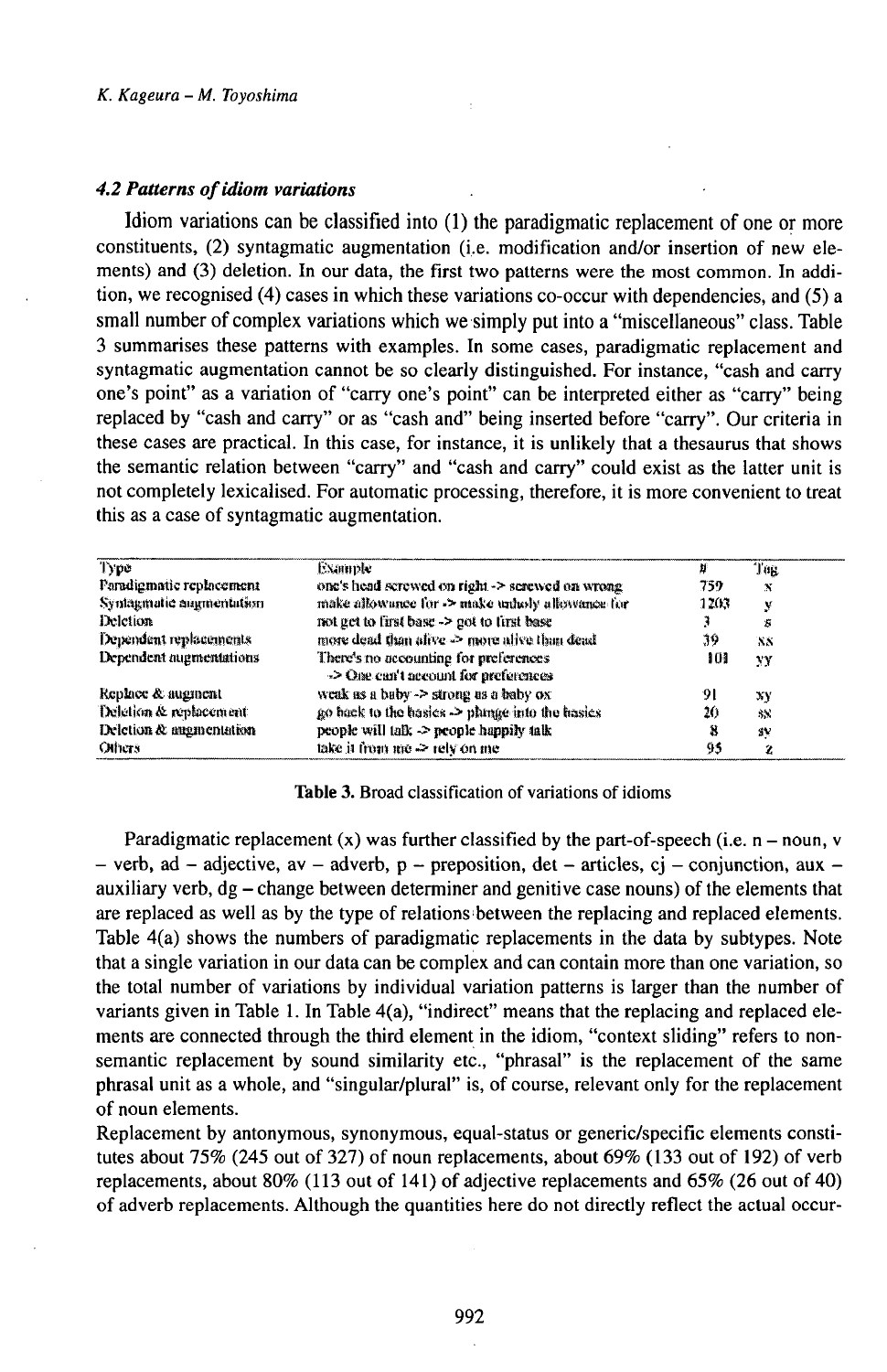不全行动

rence of variation patterns, they indicate that we can deal with the major types of idiom variations generated by paradigmatic replacements by using standard thesauri, which contain this information. Among "others," we observed creative replacement taking advantage of sound similarities or other features, such as "back and forth"  $\rightarrow$  "buck and forth". Though it is easy to see the relationship between the original idiom and these kind of variations for human readers, it would be rather complex for machines to deal with such replacements systematically.

|                           |     | $X - n$ | $X-T$ | x-ad | $X-0V$       | $x-p$                    | x-det                   | x-ci      | $x$ -aux  | x-de |
|---------------------------|-----|---------|-------|------|--------------|--------------------------|-------------------------|-----------|-----------|------|
| amonyntous                | 20  | 16      | 22    | 12   | 8            | $\overline{\phantom{a}}$ |                         |           | ×         |      |
| synenymous                |     | 133     | 79    | 61   | 12           | Ű                        |                         |           |           |      |
| emal-status               |     | 88      | 38    | 30   |              | $\pmb{\pi}$              | $\overline{\mathbf{x}}$ |           | $\bullet$ | ъ,   |
| replacement with addition | 4   | O       | 13    | 0    |              | $\mathbf{r}$             |                         | ₩.        | $\cdot$   |      |
| indirect                  |     |         |       |      | 0            | $\bullet$                |                         | ×.        |           |      |
| context sliding           |     |         |       |      |              | $\overline{\phantom{a}}$ | $\bullet$               | $\bullet$ | $\bullet$ |      |
| phrasal                   |     | 23      |       |      |              | ж.                       |                         |           |           |      |
| generic/specific          | A   | ж.      |       |      | $\mathbf{M}$ |                          |                         |           |           |      |
| singular/pluml            |     |         |       | a.   | ж.           |                          |                         | 160       |           |      |
| others                    |     | 47      | 49    | 10   | 10           | 21                       | g                       |           |           |      |
| total                     | 327 | 192     | 141   | 40   | 35           | Ř                        |                         |           |           |      |

Table 4(a). Number of paradigmatic replacements by subtypes

Syntagmatic augmentation (y) was classified into subcategories by the part-of-speech and the formal/semantic role of the augmenting elements, as well as by the positions they augment. Table 4(b) shows the number of syntagmatic augmentations by subtypes. Note that pp stands for prepositional phrase, cl stands for clause, p stands for preposition and other notations are the same as in Table  $4(a)$ . The positional information is not given for the sake of succinctness.

|                       |    | ,,,,,,,,,,,,,,,,,,,,,,,,,,,,,,,,,<br>v-n | v-v | y-ad | $v - uv$ | y-pp           | マーロ | v-det | V-D | y-aux |
|-----------------------|----|------------------------------------------|-----|------|----------|----------------|-----|-------|-----|-------|
| negation              |    |                                          | ۴۱  | 13   |          | $\blacksquare$ |     |       |     |       |
| magnification         |    |                                          |     | 163  | 265      | $\blacksquare$ |     |       |     |       |
| marked coordination   | 9  |                                          |     | 6    |          |                |     |       |     |       |
| unmarked coordination | 0  |                                          | ٤Ď  |      | -        |                |     |       |     |       |
| general modification  |    | 44                                       | ۰   | 402  | 167      | ۰              |     |       |     |       |
| genitive              |    | $\bullet$                                | ٠   | ж.   |          | $\bullet$      |     |       |     |       |
| others                | 20 |                                          | 16  | 21   | 25       |                |     |       | rð, |       |
| total                 | 83 |                                          | もりり | 472  | 75       |                |     | 0     |     |       |

Table 4(b). Number of syntagmatic augmentations by subtypes

Syntagmatic augmentation basically follows ordinary syntactic rules. Upon closer inspection, it was observed that the modifications and augmentations can be divided into three major types, i.e. (a) omnipresent modifications by a few notable lexical items such as "very," "fucking," "reall," (b) ordinary modifications that follow standard semantic relationships between the modifier and the modified, and (c) creative modifications through sound similarity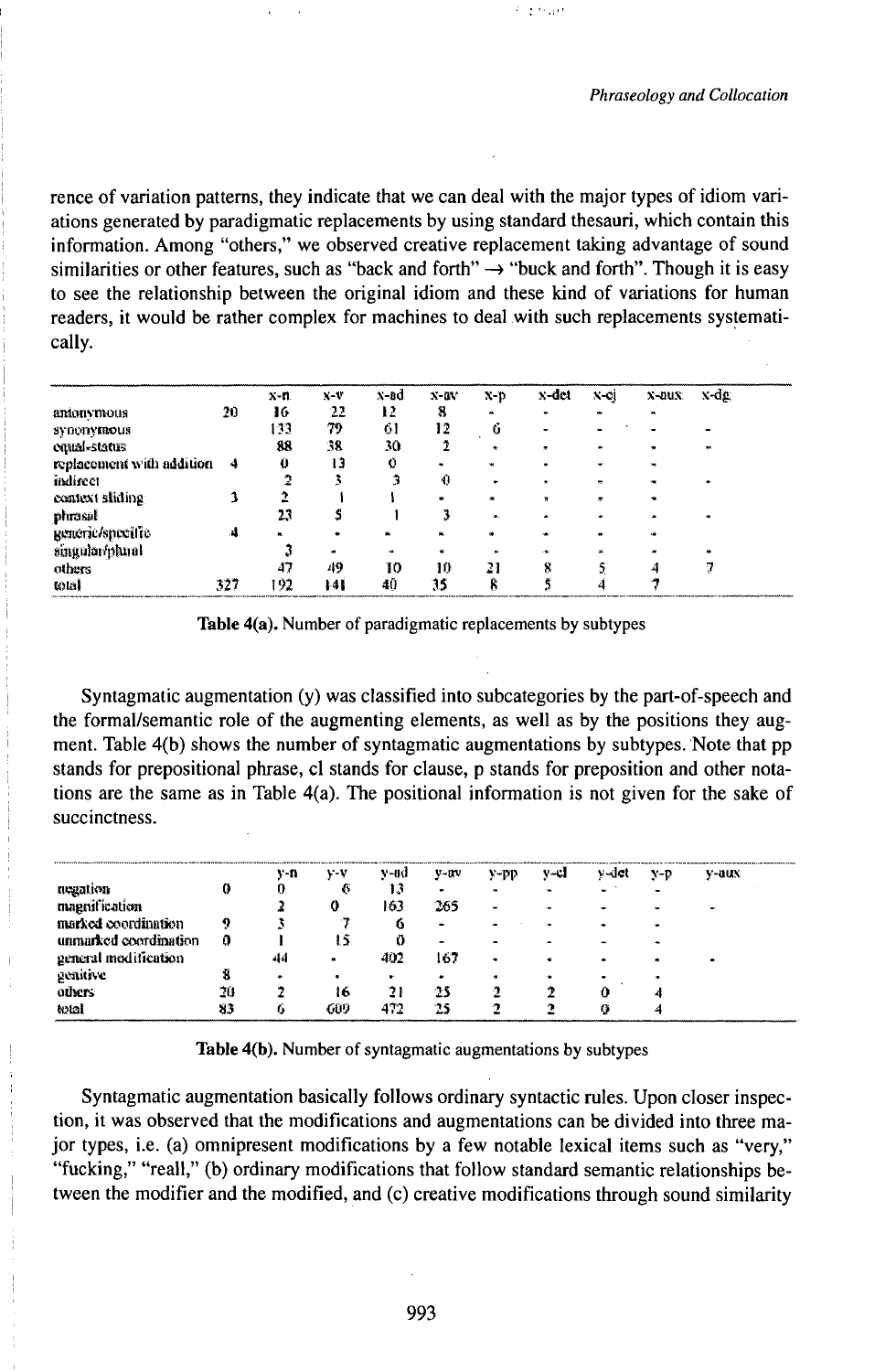and other mechanisms, such as "blind as a bat"  $\rightarrow$  "blind as a baseball bat" (note that this was also observed in paradigmatic replacement). The fact that the majority of syntagmatic augmentations follow standard syntactic rules is a promising sign for automatic matching of idiom entries with variations, but the extent to which we can narrow down the search space by incorporating systematic restrictions on augmentation patterns is a point to be examined in future research.

| 3-1 | -311 | $\overline{\phantom{a}}$ |  |  | Wirk. | Aa t<br>. . | 48 |  |
|-----|------|--------------------------|--|--|-------|-------------|----|--|
|     |      |                          |  |  | - 68  |             |    |  |
|     |      |                          |  |  |       |             |    |  |

Table 4(c). Number of deletions and other variations.

Deletion (s) was classified by means of the part-of-speech of the deleted elements. Table 4(c) shows the number of deletions as well as the number of dependent combinations of different variation generating operations. The number of variations made by combinations of different variation generating mechanisms is rather high. Many of these can simply be dealt with by ignoring the dependencies and breaking down the variations into basic variation types. How to deal with the others requires further analysis.

## 4.3 Summary

All in all, we observed that the majority of variations fall into the category of paradigmatic replacement or syntagmatic augmentation. What is positive from the point of view of automatic processing is that in both cases, it seems possible to properly deal with the major types of variations by means of standard thesauri and the definition of basic syntactic patterns. Although further analysis and actual experiments to test the performance of an actual automatic look-up mechanism based on the framework given here are needed, our analysis shows that there is a realistic possibility that such a mechanism could be a significant improvement on the mechanisms currently available.

# **5 Conclusions**

We have shown the result of the analyses of variation patterns of English idioms, which are described at the levels of (1) syntactic patterns when syntagmatic variations are concerned and (2) the saural relations when paradigmatic variations are concerned. As idioms are thought to be quintessentially a unit consolidated within a given context and within discourse, the descriptive level we adopted in the present study is not necessarily sufficient for qualitatively characterising the essential range of variations of idioms. The level of analysis we adopted, however, is important and useful for realising a computationally tractable method of matching idiom entries to idiom occurrences in texts automatically. We are currently developing a look-up system, starting from an excessively over-generative variant matching method and limiting the variant generations gradually by incorporating the results of the analyses reported here.